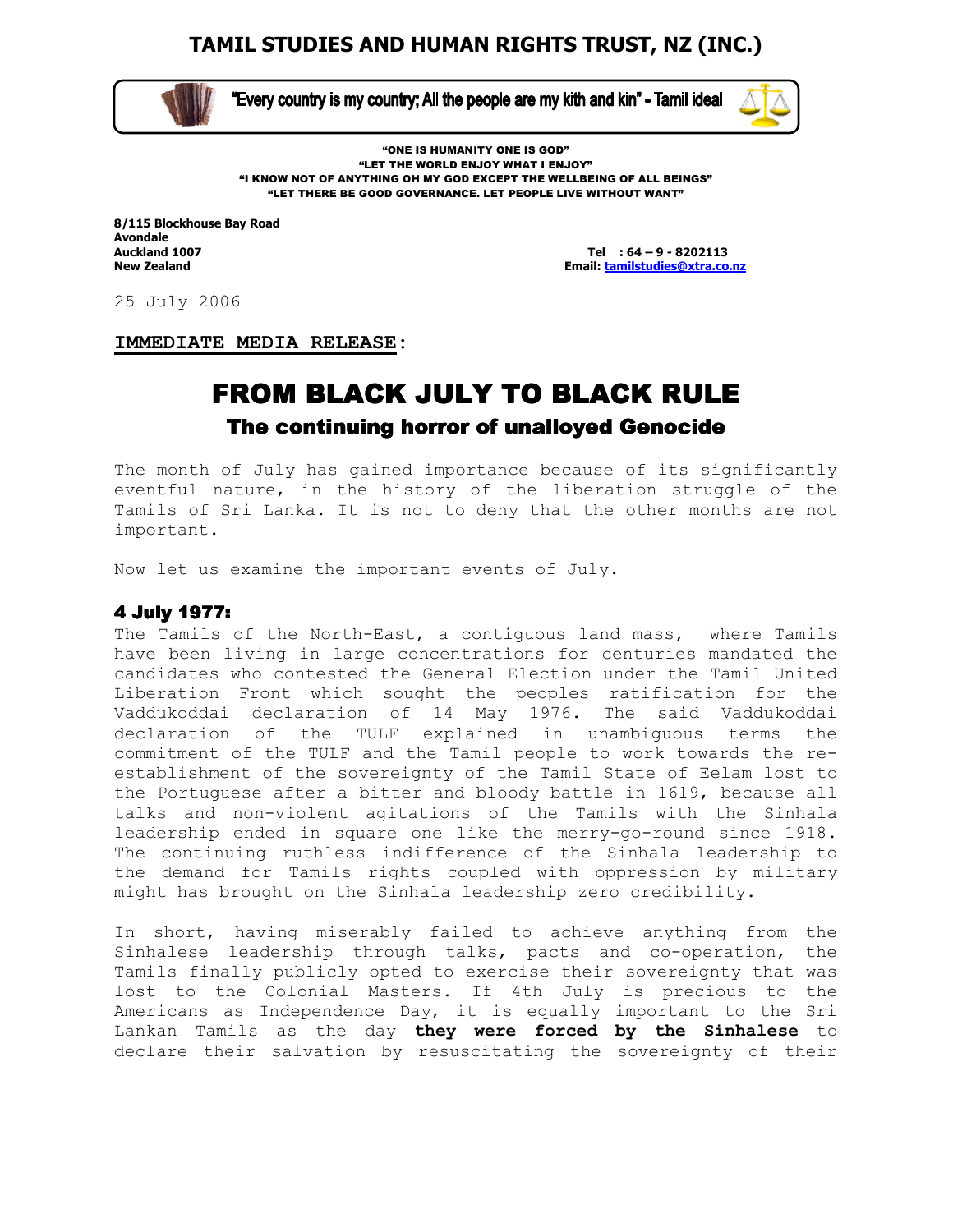

 $\overline{\phantom{0}}$ 

"Every country is my country; All the people are my kith and kin" - Tamil ideal



"ONE IS HUMANITY ONE IS GOD" "LET THE WORLD ENJOY WHAT I ENJOY" "I KNOW NOT OF ANYTHING OH MY GOD EXCEPT THE WELLBEING OF ALL BEINGS" "LET THERE BE GOOD GOVERNANCE. LET PEOPLE LIVE WITHOUT WANT"

8/115 Blockhouse Bay Road Avondale<br>Auckland 1007

Tel  $: 64 - 9 - 8202113$ New Zealand Email: tamilstudies@xtra.co.nz

own State. It is the survival syndrome, the alternative or corollary to the imagined State of Sinhala Buddhist Sri Lanka.

### 5 July 1987: 5 July 1987:

Black Tigers Day. Captain Miller makes the first suicide attack on a Sri Lankan Army Camp causing extensive damage to the life and property of the army along with inflicting psychological trauma.

### 6 July 1982: 6 July 1982:

Tamil Eelam Congress (Peravai) was inauguarated in New York, USA. A Conference followed the inauguration.

India facilitated Thimpu Talks started in Bhutan.

#### 12 July 1990:

First attack on thers fully fortified Elephant Pass Army Camp that emphasized the need for Sea Tigers.

### 15 July 1986: 15 1986:

Conference on Provincial Councils commenced in Colombo and lasted four days.

#### 20 July 1983:

J. R. Jayawardene commences Round Table Conference to find a solution to the ethnic crisis in Sri Lanka viz. the Tamils struggle for their rights.

This is just one of his make-belief shows for international consumption. He had his All Party Conference and Political Parties (represented in Parliament) Conference. All aimed at showcasing his pretended search for peace.

### 26 July 1957:

Bandaranaike - Chelvanayakam Pact was signed – on behalf of the GOSL by the then Prime Minister, Solomon West Ridgeway Dias Bandaranaike and on behalf of the Tamils by S.J.V. Chelvanayakam It was hailed as a great step forward in healing the ethnic wounds.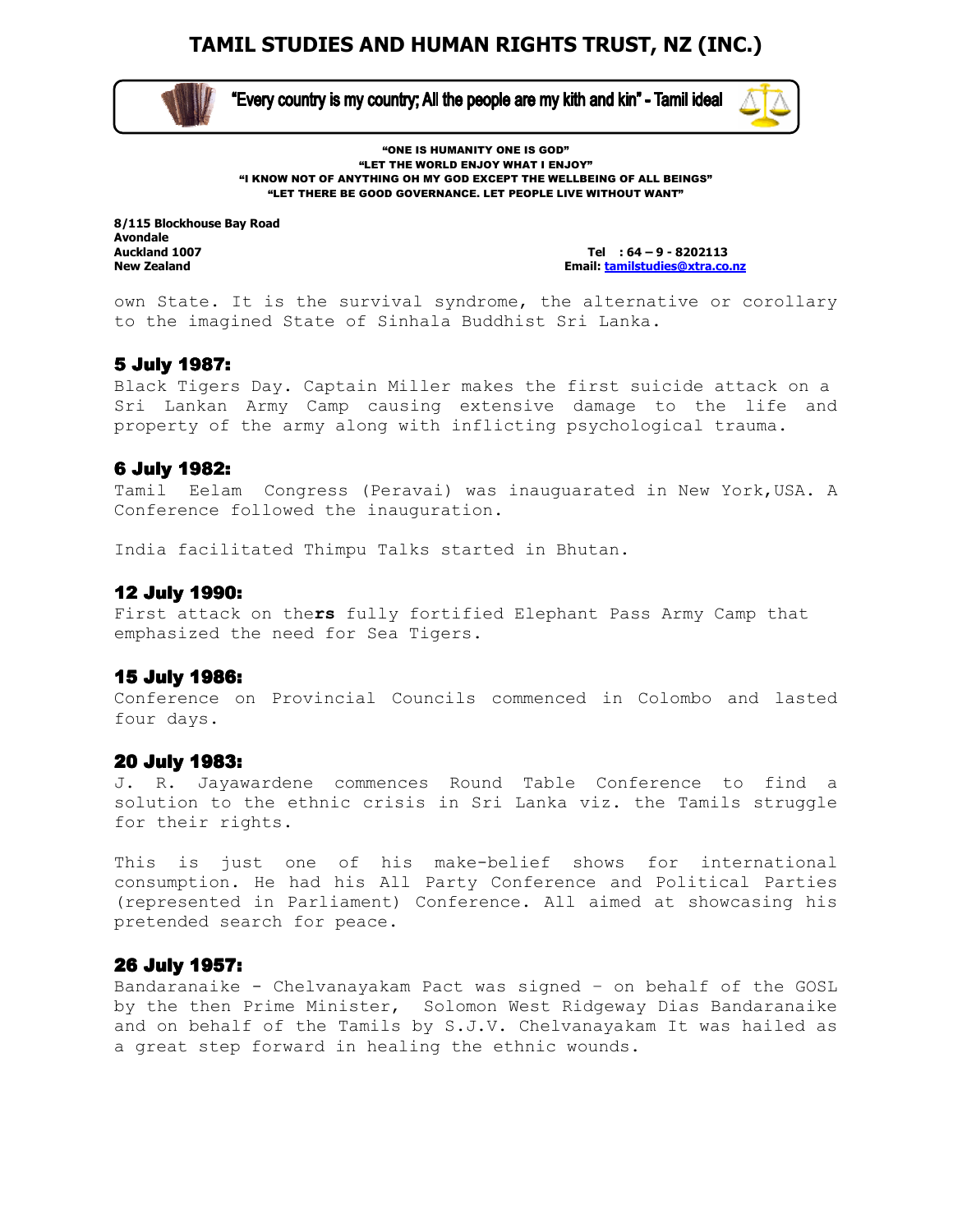

 $\overline{\phantom{0}}$ 

"Every country is my country; All the people are my kith and kin" - Tamil ideal



"ONE IS HUMANITY ONE IS GOD" "LET THE WORLD ENJOY WHAT I ENJOY" "I KNOW NOT OF ANYTHING OH MY GOD EXCEPT THE WELLBEING OF ALL BEINGS" "LET THERE BE GOOD GOVERNANCE. LET PEOPLE LIVE WITHOUT WANT"

8/115 Blockhouse Bay Road Avondale<br>Auckland 1007

Tel  $: 64 - 9 - 8202113$ New Zealand Email: tamilstudies@xtra.co.nz

The Pact was unilaterally abrogated the next year. Incidentally, this is the third of such Pacts to be unilaterally abrogated.

The first Pact was the Arunachalam = Samarawickrema – Peiris Pact of December 7, 1918. and the second Pact was the Arunachalam – Peiris Pact of 1920.

Eighty eight (88) years on, it is the same story with every round of Talks and Pacts with the Sinhalese leadership – unceasing tantalizing mirage. The same story of Merry-go-round with each new head of State.

EACH SUCH TIME THE IRRESPONSINBLE INTERNATIONAL COMMUNITY THAT ALWAYS OPTS TO SIT ON THE FENCE, WITHOUT HESITATION OR REFLECTION, BLAMES THE TAMILS AND NOT THE SINHALESE THAT HAS EMBOLDENED THE SINHALESE TO PURSUE GENOCIDE AT AN UNRRELENTING SLOW PACE WE ARE YET TO SEE THE DAWN OF THE DAY THAT THE INTERNATIONAL COMMUNITY GATHERS GRASSROOT KNOWLEDGE AND COURAGE WITH COMMITMENT TO STOP THE GENOCIDE IN SRI LANKA.

#### 29 July 1987:

Indo – Lanka Accord was signed in Colombo whereby GOSL agreed to fulfill some obligations spelt out in the said accord towards the Tamils. The Accord acknowledges and articulates the cardinal principle that the contiguous land mass along North-East is where the Tamils have been traditionally living in large concentration for centuries together.

Although this is an International Accord signed between two sovereign States and by the respective Heads of States, the Sri Lankan Government did not honour the pledges and treated it as a dead document.

In fact when Ranil Wickremasinghe, the former Prime Minister and current Opposition leader and a signatory to the GOSL-LTTE MoU and CFA of 2002, met Sonia Gandhi in July 2006, she told him that had the Sri Lankan Government implemented with sincerity and commitment the Indo-Lanka Accord of 1987, the ethnic crisis would not have deteriorated to this extent. This was carried by Theepam TV whereas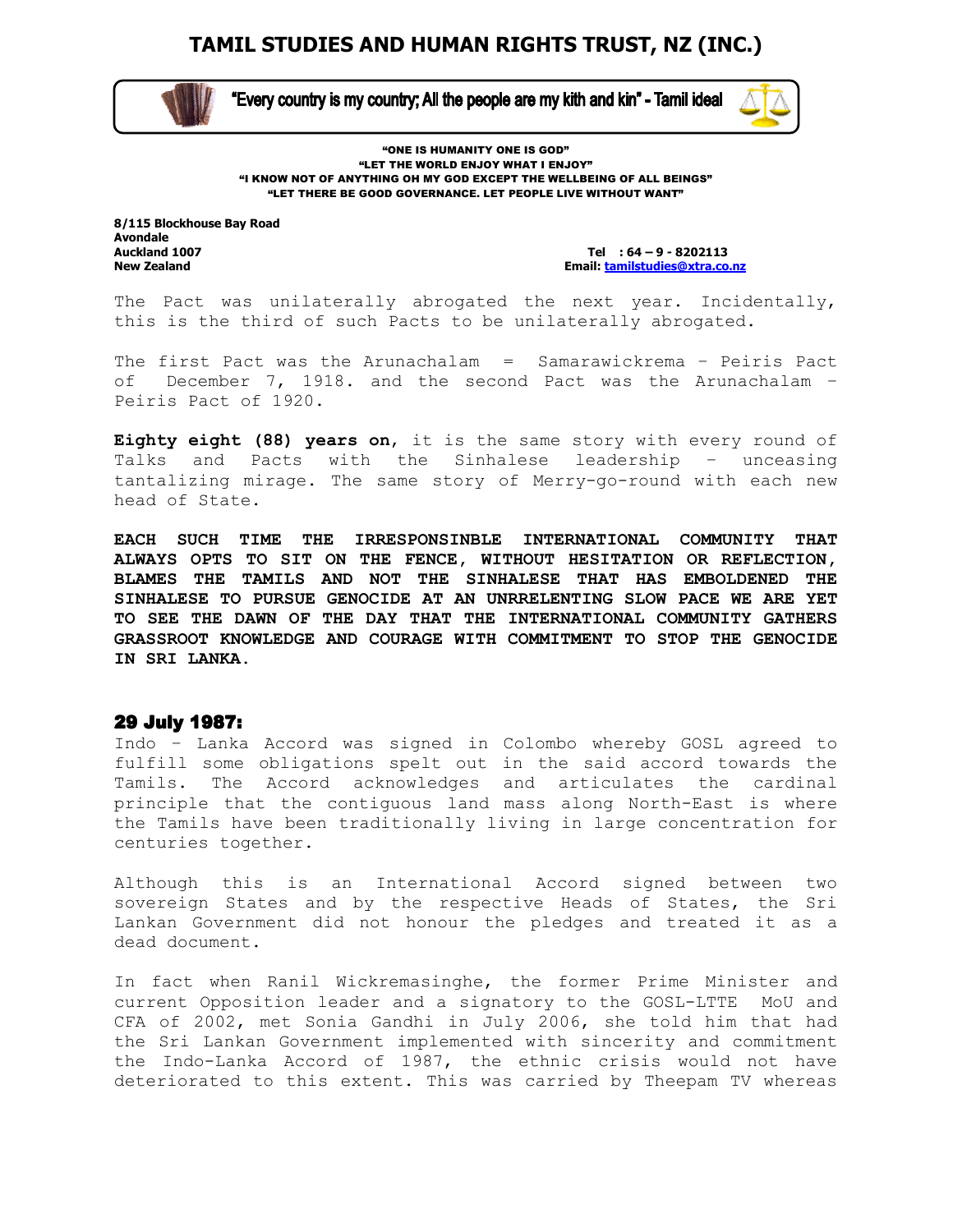

 $\overline{\phantom{0}}$ 

"Every country is my country; All the people are my kith and kin" - Tamil ideal



"ONE IS HUMANITY ONE IS GOD" "LET THE WORLD ENJOY WHAT I ENJOY" "I KNOW NOT OF ANYTHING OH MY GOD EXCEPT THE WELLBEING OF ALL BEINGS" "LET THERE BE GOOD GOVERNANCE. LET PEOPLE LIVE WITHOUT WANT"

8/115 Blockhouse Bay Road Avondale<br>Auckland 1007

Tel  $: 64 - 9 - 8202113$ New Zealand Email: tamilstudies@xtra.co.nz

the Sri Lankan media imposed a total black-out on this news. As was pointed out at the South Asian Media Conference, the Sri Lankan Media is deplorably part of the Sri Lankan ethnic crisis and not part of the solution. The Sri Lankan Media (Sinhalese and English) with a negligible exception, is menacingly racial – anti-Tamil at that.

### 30 July 1987:

The Maoist Terrorists, the JVP called a General Hartal in protest against the Indo-Lanka Accord bringing the Nation to a stand-still.

### **July 1972**

S.J.V.Chelvanayakam the leader of the Tamils resigned his seat in Parliament representing Kaankesanturai constituency in protest against the imposition of the Sinhala Buddhist Republican Constitution in 1972 on the Tamils despite the plea for a Federal Constitution. He challenged the Government to contest him and prove if the Tamils accepted the Sinhala Buddhist Constitution. Fearing a crushing defeat the Government kept on postponing the bye-election to the KKS seat. When Chelvanayakam moved the Supreme Court, the Government conducted the bye-election in 1975 and suffered a crushing defeat. It is a rock solid fact that the Tamils did not accept any of them Constitutions, including the Soulbury Constitution of 1948 as all of them are flawed with inadequate protection for the Tamils, Muslims and non-Buddhists.

### **Black July 1983:**

22 – 13 Sri Lankan soldiers were killed in an ambush on Palaly Road in Tirunelvely, Jaffna.

24 – The dead bodies were brought to Colombo although not one of them was from Colombo. They were cremated at Kanatte, Borella.

Emotions and racial passions were calculatedly roused and hell was let loose. Tamils were killed and their properties worth several millions were destroyed. The Tamils were rendered homeless and penniless within minutes. This madness went on till  $29<sup>th</sup>$  on which day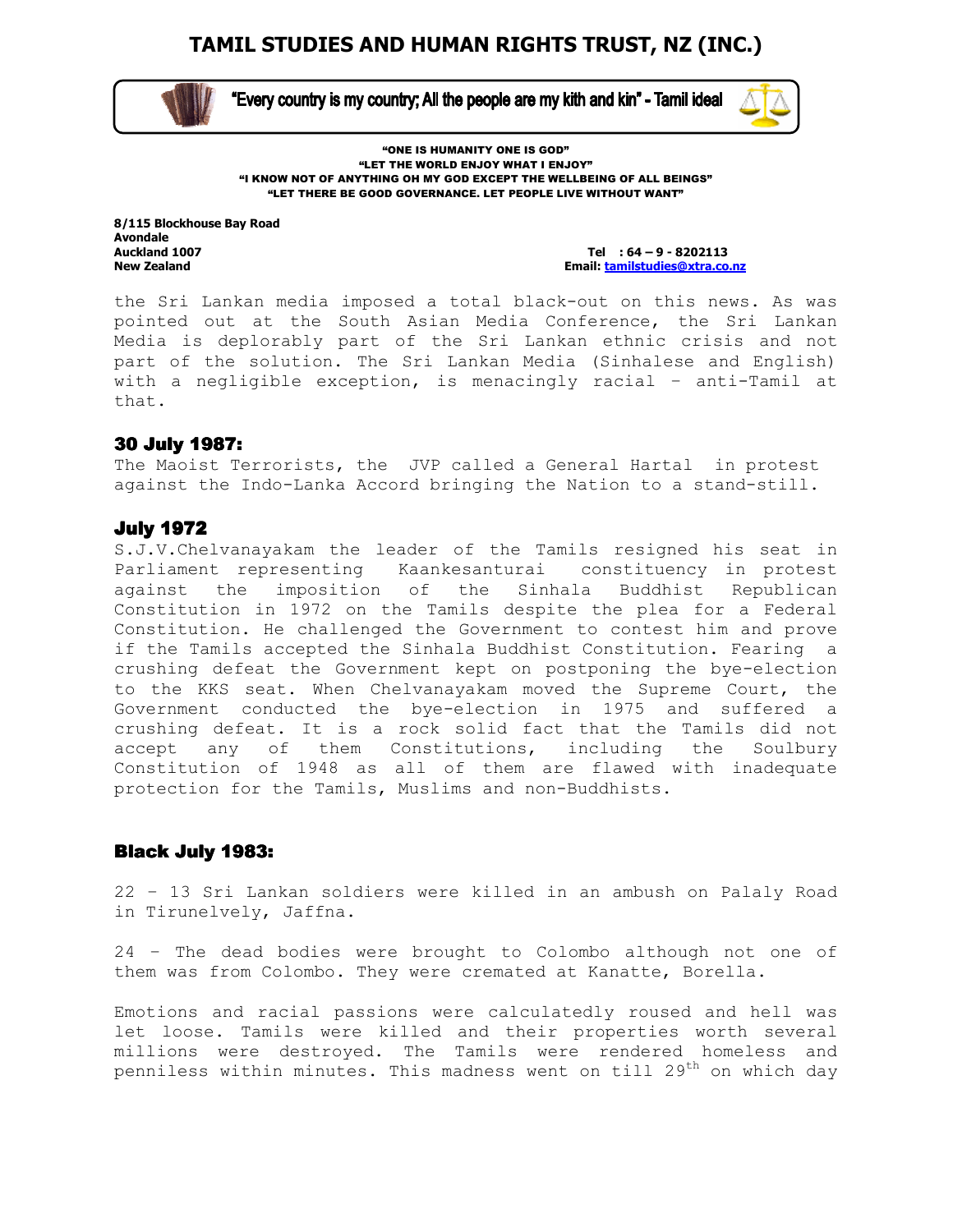

 $\overline{\phantom{0}}$ 

"Every country is my country; All the people are my kith and kin" - Tamil ideal



"ONE IS HUMANITY ONE IS GOD" "LET THE WORLD ENJOY WHAT I ENJOY" "I KNOW NOT OF ANYTHING OH MY GOD EXCEPT THE WELLBEING OF ALL BEINGS" "LET THERE BE GOOD GOVERNANCE. LET PEOPLE LIVE WITHOUT WANT"

8/115 Blockhouse Bay Road Avondale<br>Auckland 1007

Tel :  $64 - 9 - 8202113$ New Zealand Email: tamilstudies@xtra.co.nz

the death toll was higher than the death tolls of the previous days taken together. It was by spreading a false rumour that the Tigers had entered Colombo. That is why it is called "Kotti Friday" (meaning TIGER Friday).

25 – 35 Tamil prisoners in the well fortified Welikade Prison were killed by fellow Prisoners at the instigation of the Prison authorities.

27 – 17 more Tamil prisoners in the same Welikade Prison were killed in the same fashion.

According to survivors of the attacks in the Prison, at the material times these cold Blooded murders were being perpetrated, two helicopters were hovering the Prison area.

This is what the Madras Hindu said of the murders -

"Selvaraja Yogachandran, popularly known as Kuttimani, a nominated member of the Sri Lankan Parliament who was one of the 52 prisoners killed in the maximum security Welikade prison two weeks ago was forced to kneel in his cell (where he was under solitary confinement) by his assailants and ordered to pray to them. When he refused, his tormentors taunted him about his last wish, when he was sentenced to death.(He had willed that his eyes be donated to someone so that at least that person would see an independent Tamil Eelam.) The assailants then gouged his eyes. He was then stabbed to death and his testicles were wrenched from his body. That was confirmed by one of the Doctors who conducted the post-mortem on the first group of 35 prisoners. According to S.A. David, the thirtyfive Tamils were then heaped in front of the statue of Gautama Buddha in the yard of the Welikade prison and when some yet alive raised their heads they were clubbed to death."

- Madras Hindu, 10August,1983

29 – The architects of the pogrom not being quenched with the Tamil blood they drank, created a mischief in the morning of Friday 29th July spreading the rumour that the TIGERS had entered Colombo. In that panic and frenzy many more Tamil people were slaughtered. The number of deaths on this day out numbered the deaths on the previous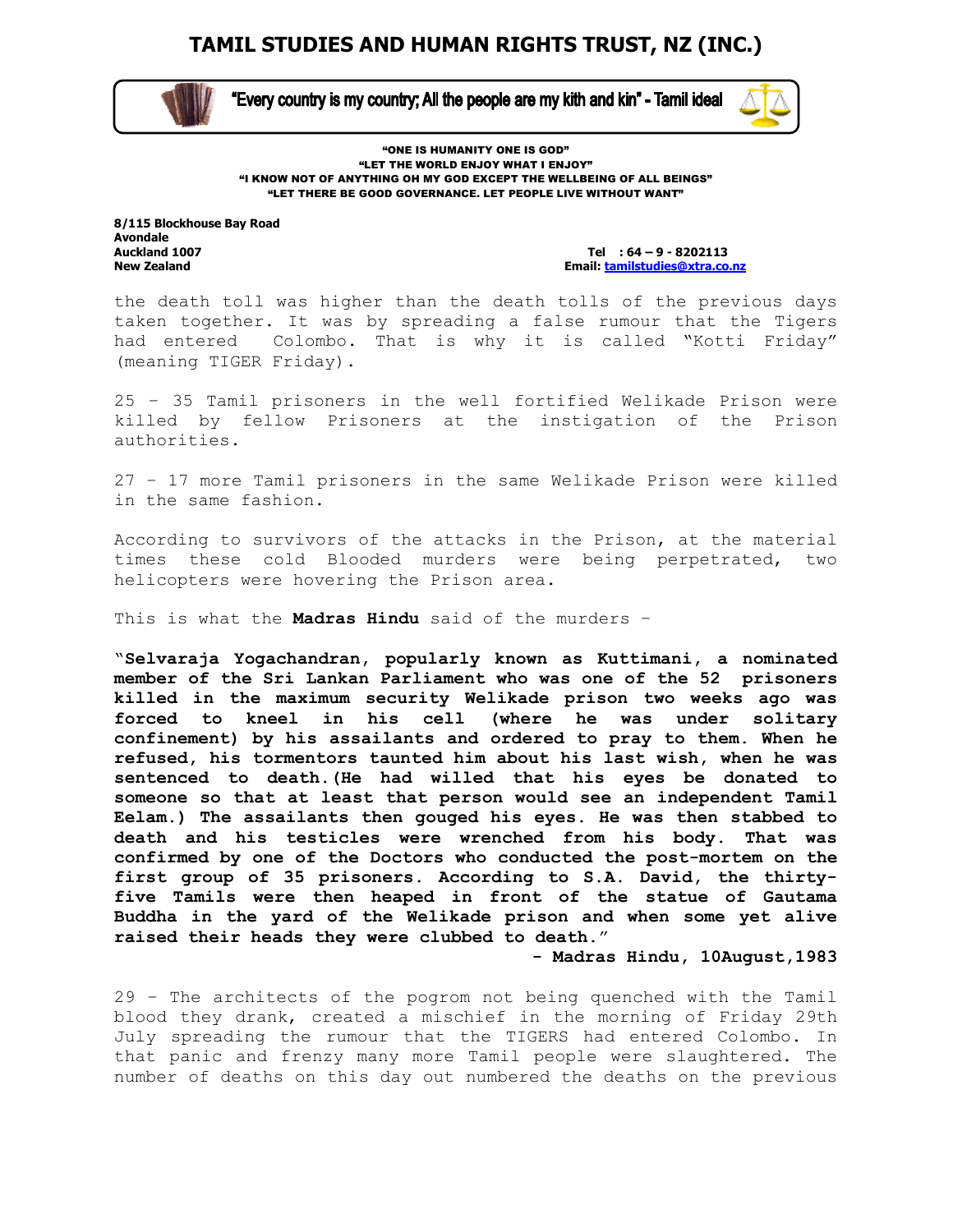

 $\overline{\phantom{0}}$ 

"Every country is my country; All the people are my kith and kin" - Tamil ideal



"ONE IS HUMANITY ONE IS GOD" "LET THE WORLD ENJOY WHAT I ENJOY" "I KNOW NOT OF ANYTHING OH MY GOD EXCEPT THE WELLBEING OF ALL BEINGS" "LET THERE BE GOOD GOVERNANCE. LET PEOPLE LIVE WITHOUT WANT"

8/115 Blockhouse Bay Road Avondale<br>Auckland 1007

Tel :  $64 - 9 - 8202113$ New Zealand Email: tamilstudies@xtra.co.nz

days. Because of a seeming calm in the morning that day many Tamil people were on the move checking on their properties and beloved ones. They paid for it heavily.

This is the Sinhala Buddhist terrorism that the Tamils are forced to resist with arms just to survive in these circumstances in Sri Lanka. Anyone who advise against armed resistance in the given context must also show the way out for survival.

Paul Seighart, Q.C., Chairman of the British Section of the INTERNATIONAL COMMISSION OF JURISTS in his report on the Sri Lankan pogrom of 1983 titled "Sri Lanka – A Mounting Tragedy of Errors" made this observation:

"Clearly, this (pogrom of 1983) was not a spontaneous upsurge of communal hatred among the Sinhala people – nor was it as has been suggested in some quarters a popular response to the killing of 13 soldiers in an ambush by Tamil Tigers on the previous day which was not even reported in the newspapers until after the riots began. It was a series of deliberate acts, executed in accordance with a concerted plan, conceived and organized well in advance...... Communal riots in which Tamils are killed, maimed, robbed and rendered homeless are no longer isolated episodes; they are beginning to become a pernicious habit."

Two things are clear from this conclusion. One is that although the media had observed self-restraint in an explosive situation, the Government had blown it out of proportion – a willful pursuance of genocide – State terrorism at that. The other is that it is the dividing line – the last time the hoodlums, thugs and hardcore criminals partook in the genocide. We all know how electoral lists were used to identify the Tamils and their properties and how Government vehicles were used to transport hoodlums from one area to another for the operations. This was to prevent the identification of the perpetrators. In most cases they were drugged before being sent out. The Security Forces are doing all these now under cover of security operations.

The total deaths during the 1983 pogrom is about 4000. Since then, the deaths have gone beyond 60,000. 700,000 (about a third of the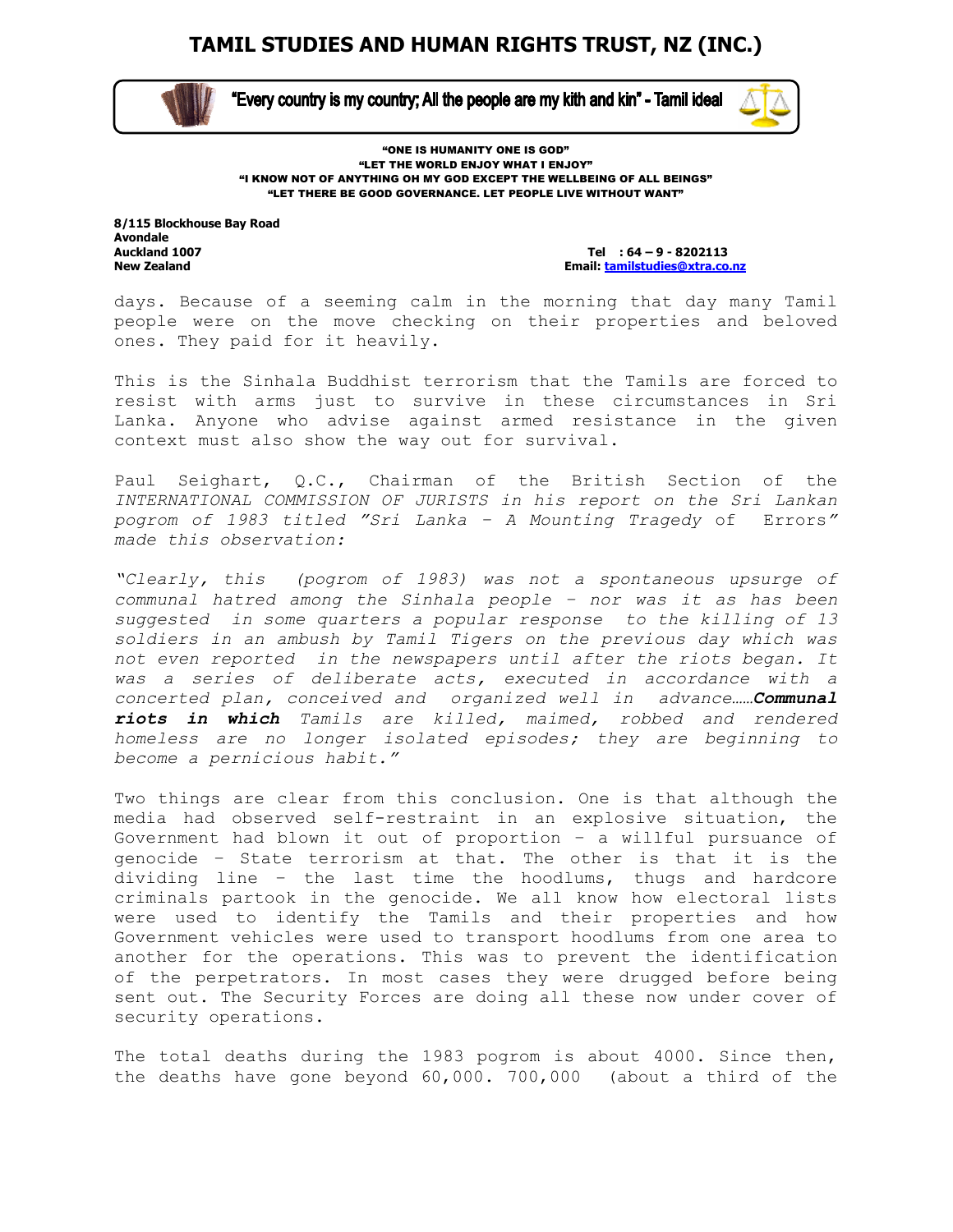

 $\overline{\phantom{0}}$ 

"Every country is my country; All the people are my kith and kin" - Tamil ideal



"ONE IS HUMANITY ONE IS GOD" "LET THE WORLD ENJOY WHAT I ENJOY" "I KNOW NOT OF ANYTHING OH MY GOD EXCEPT THE WELLBEING OF ALL BEINGS" "LET THERE BE GOOD GOVERNANCE. LET PEOPLE LIVE WITHOUT WANT"

8/115 Blockhouse Bay Road Avondale<br>Auckland 1007

Tel :  $64 - 9 - 8202113$ New Zealand Email: tamilstudies@xtra.co.nz

total Tamil population) have emigrated to countries throughout the world. About 800,000 are internally displaced. The majority of internal displacements are caused by unconscionable and arrogant creation of military High Security Zones and usurpation of villages and towns by the Sinhalese with Government support (Army, Police and District Secretaries) and/or threat to life from Sinhalese in adjoining villages/towns who are eyeing the land and property of the Tamils – a well orchestrated ethnic cleansing. The IDP are living in improvised Refugee Camps where basic amenities and privacy are very much lacking. Their life is hell and are confined there for over ten years in some cases. The Supreme Court in a recent ruling said that those in these deadly camps must be given priority when they are resettled in what is today High Security Zones. The Supreme Court also observed that the Government is spending 3.6m rupees per month in maintaining these IDPs. There are 20,000 widows in the North-East consequent on the genocide. There are thousands of rape victims. There are many horrendous mass graves still unearthed.

As a result the health, nutrition, social and economic conditions of these people have been devastated. They were people who earned their living and led a decent life. The most cruel part is he fate of the youth generation in these camps – no nutrition, no proper health care, no games and no proper education. They are by the manouevre destined to be drawers of water and hewers of wood – the status the Sinhala State wishes to provide for the Tamil youth generation.

Incidentally, Mr. Antonio Gutteres, the UN High Commissioner for Refugees after visiting Sri Lanka expressed concern that the IDPs are living in poor conditions for years together. He stressed that the focus of the Government should be on resettling them and NOT keeping them in Camps and maintaining them. How can the Government resettle them when they have ulterior motives and hidden agendas?

In a resume, the events encapsuled in the month of July –

1. make it transparent that the genocide acknowledged by the international community within the one week in July 1983 continues in a greater degree with the actors being the Security Officers and spread over longer period.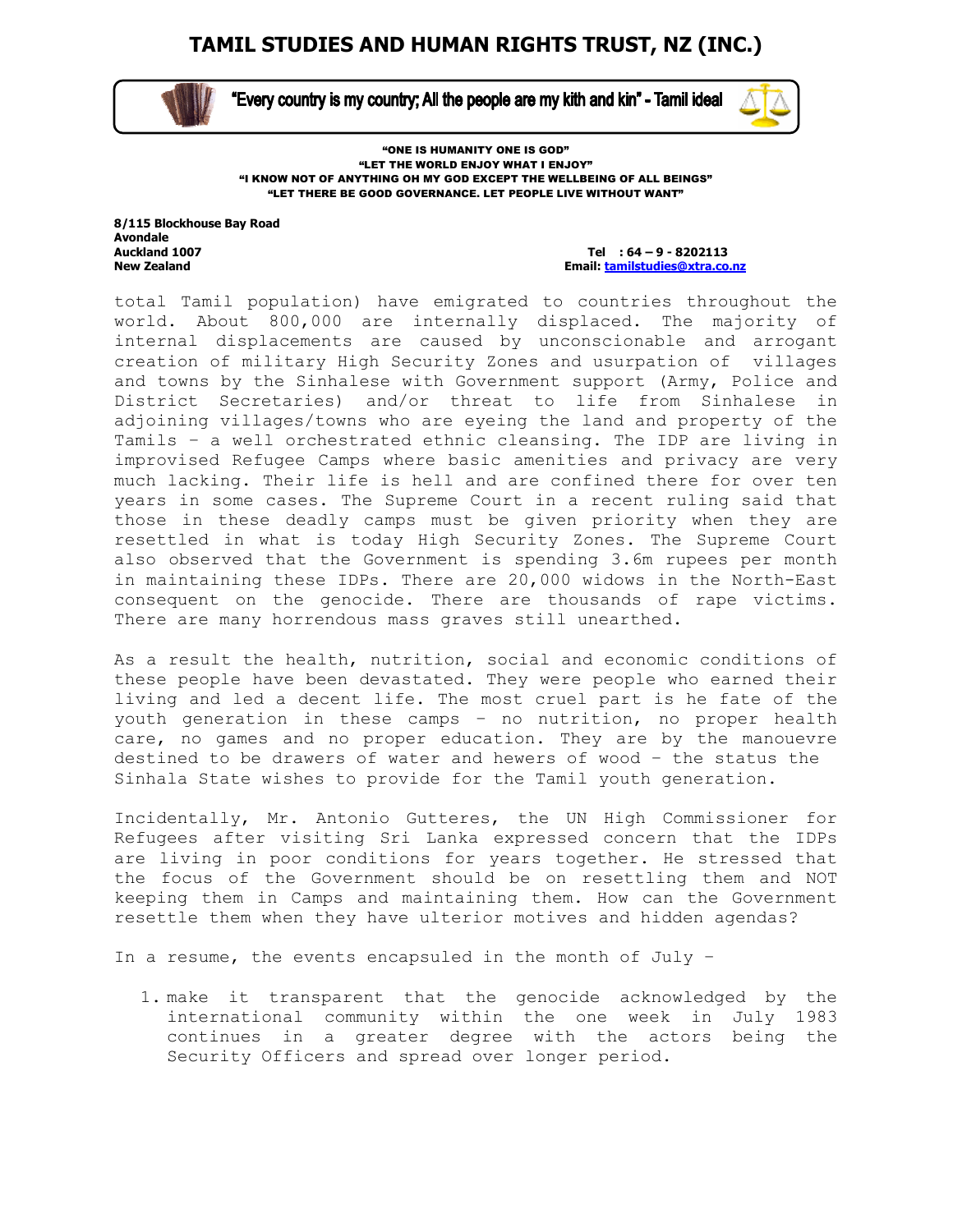

 $\overline{\phantom{0}}$ 

"Every country is my country; All the people are my kith and kin" - Tamil ideal



"ONE IS HUMANITY ONE IS GOD" "LET THE WORLD ENJOY WHAT I ENJOY" "I KNOW NOT OF ANYTHING OH MY GOD EXCEPT THE WELLBEING OF ALL BEINGS" "LET THERE BE GOOD GOVERNANCE. LET PEOPLE LIVE WITHOUT WANT"

8/115 Blockhouse Bay Road Avondale<br>Auckland 1007

Tel  $: 64 - 9 - 8202113$ New Zealand Email: tamilstudies@xtra.co.nz

Because of the longer period the out side world may not feel the intensity but the gravity is much more.

- 2. re-affirm that nothing has changed in the circumstances that led to the armed defense of the Tamils against State Terrorism, to consider renouncing violence. When armed defense is warranted to save the Tamils, invariably a degree of violence is implied and unavoidable.
- 3 establish the fact that the Sinhala leadership from 1918 has breached all Talks, Accords and Pacts with unfailing regularity and not one undertaking has hitherto been implemented and thereby have earned zero credibility among the Tamils. Even India was pooh poohed by relegating the Indo-Lanka Accord of 1987 to the dustbin. Hence, the International Community have no moral or ethical standing to compel the Tamils to talk over and over again with the Sinhala leadership that has forfeited their trustworthiness. No meaningful outcome can be expected. The international community witnessed how not one item agreed to in the six rounds of talks the LTTE had with GOSL have been implemented. They also saw how on arrival from Geneva in February 2006 after talks with the LTTE, the GOSL team reneged on the very joint statement they signed in Geneva and still refuse to implement what was agreed upon. The international community must be specific about what they mean by further talks and for what objectives and whether they are prepared to underwrite any agreement if ever one is reached. The Tamils have experienced the evil effects of the unitary constitution and therefore they shall not enter into talks on a unitary constitution. The international community must accept this position of the Tamils if they really mean peace with dignity for the Tamils.

President Mahinda Rajapakse has no peace plan in hand. He does not seem to have understood the gravity of the problem otherwise he would not have said that had the District Development Council scheme been implemented the ethnic crisis would not have come to this pass. His political Parties Committee, of which the majority are diehard anti-Tamil cannot bring out any meaningful proposal. The experts committee too is mostly composed of expert anti–Tamil